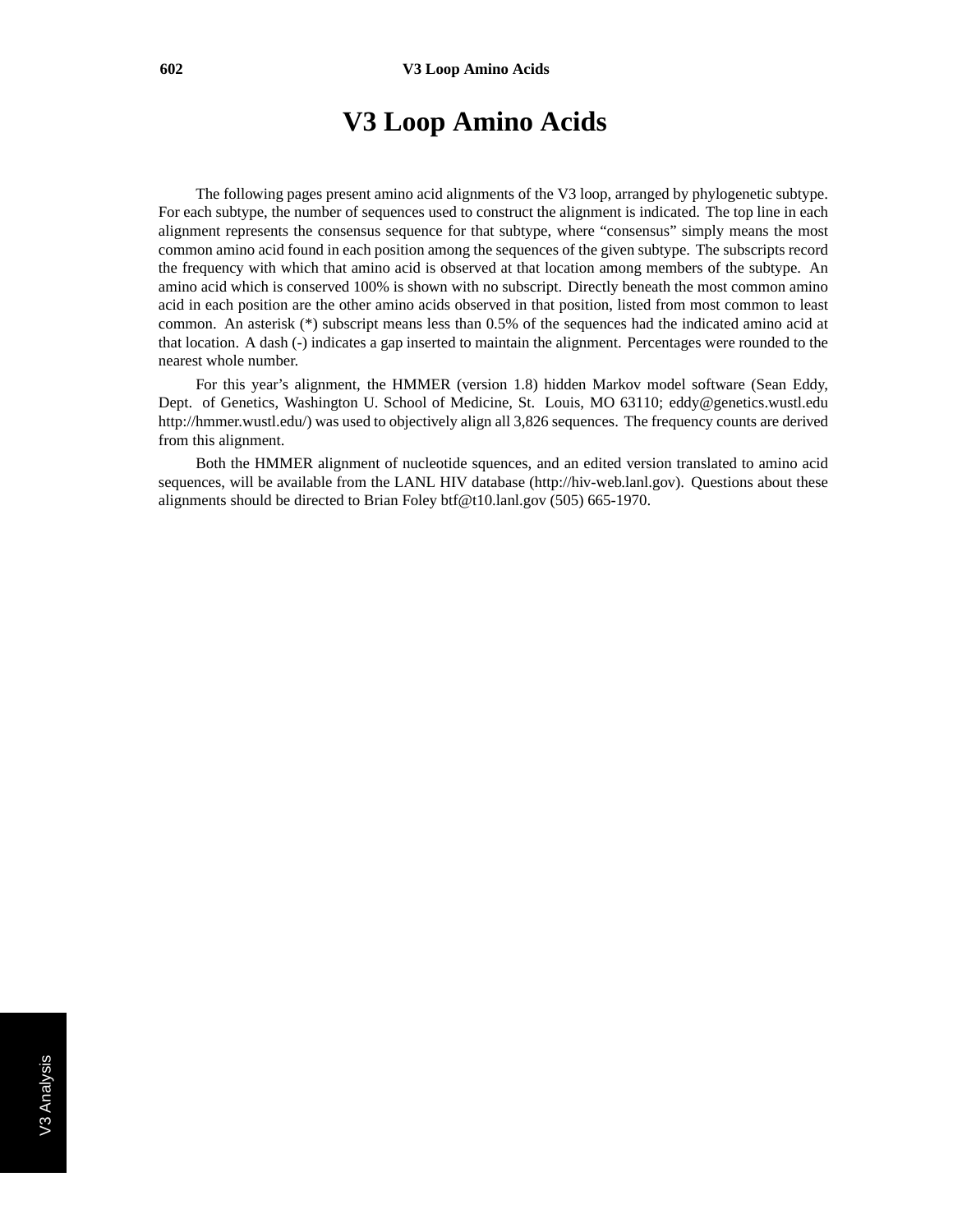A subtype (539 sequences)

ヸ゚゚゚゚゚゚゚゚゚゚゚<br>ヷゕ゙<br>ヷゕ゙<br>ヹ゚ゕ゚ヸヹ゙゙゙゙゙゙゙゙ヹヹ゚ゕ゙゙ヷ ゚゚ゟ゚ヾゕ゚<br>ヮ゚ヹヹヹヹ゙゙゙ヸ゙ヸヹヿ゙ゖ゙ ヸ゚ゟ゙ヷヸゎ゙ゖ゙  $\mathcal{L}^{\mathcal{B}}$   $\mathcal{L}^{\mathcal{B}}$   $\mathcal{L}^{\mathcal{B}}$   $\mathcal{L}^{\mathcal{B}}$   $\mathcal{L}^{\mathcal{B}}$   $\mathcal{L}^{\mathcal{B}}$  $\sum_{\alpha}^{\mathbb{S}} \Sigma_{\alpha} \Xi_{\alpha} \Xi_{\alpha} \Xi_{\alpha} \Xi_{\alpha} \Xi_{\alpha} \Xi_{\alpha} \Xi_{\alpha} \Xi_{\alpha} \Xi_{\alpha} \Xi_{\alpha} \Xi_{\alpha} \Xi_{\alpha} \Xi_{\alpha} \Xi_{\alpha} \Xi_{\alpha} \Xi_{\alpha} \Xi_{\alpha} \Xi_{\alpha} \Xi_{\alpha} \Xi_{\alpha} \Xi_{\alpha} \Xi_{\alpha} \Xi_{\alpha} \Xi_{\alpha} \Xi_{\alpha} \Xi_{\alpha} \Xi_{\alpha} \Xi_{\alpha} \Xi_{\alpha} \Xi_{\alpha} \Xi_{\alpha} \Xi_{\alpha} \Xi_{\alpha} \Xi_{$  $\mathbf{L}^{\circledast}\mathbf{F}^{\circ}\mathbf{\gt}\mathbf{\overset{\circ}{-}}\mathbf{\overset{\circ}{-}}\mathbf{\overset{\circ}{-}}\mathbf{\overset{\circ}{-}}\mathbf{\overset{\circ}{-}}\mathbf{\overset{\circ}{-}}\mathbf{\overset{\circ}{-}}\mathbf{\overset{\circ}{-}}\mathbf{\overset{\circ}{-}}\mathbf{\overset{\circ}{-}}\mathbf{\overset{\circ}{-}}\mathbf{\overset{\circ}{-}}\mathbf{\overset{\circ}{-}}\mathbf{\overset{\circ}{-}}\mathbf{\overset{\circ}{-}}\mathbf{\overset{\circ}{-}}\mathbf{\overset{\circ}{-}}\mathbf{\overset{\circ$  $\begin{array}{l} \displaystyle \sum_{s}^{N} \sum_{i=1}^{N} \sum_{i=1}^{N} \sum_{i=1}^{N} \sum_{i=1}^{N} \sum_{i=1}^{N} \sum_{i=1}^{N} \sum_{i=1}^{N} \sum_{i=1}^{N} \sum_{i=1}^{N} \sum_{i=1}^{N} \sum_{i=1}^{N} \sum_{i=1}^{N} \sum_{i=1}^{N} \sum_{i=1}^{N} \sum_{i=1}^{N} \sum_{i=1}^{N} \sum_{i=1}^{N} \sum_{i=1}^{N} \sum_{i=1}^{N} \sum_{i=1}^{N} \sum$ ヷ゚゚゚゚゙゙゙゙ロ゙゚ゖ゚ゕ゚ヹ゚ヸ゙ヹ゙ゖ゙ヷ゙  $\begin{array}{l} \mathcal{L}_{\mathbf{s},\mathbf{t}}^{\mathbf{s},\mathbf{t}} \sim \mathcal{L}_{\mathbf{s},\mathbf{t}}^{\mathbf{s},\mathbf{t}} \sim \mathcal{L}_{\mathbf{s},\mathbf{t}}^{\mathbf{s},\mathbf{t}} \sim \mathcal{L}_{\mathbf{s},\mathbf{t}}^{\mathbf{s},\mathbf{t}} \sim \mathcal{L}_{\mathbf{s},\mathbf{t}}^{\mathbf{s},\mathbf{t}} \sim \mathcal{L}_{\mathbf{s},\mathbf{t}}^{\mathbf{s},\mathbf{t}} \sim \mathcal{L}_{\mathbf{s},\mathbf{t}}^{\mathbf{s},\mathbf{$ ゙゚ゕ゚゙゚゚゚ヸ゚ヸ゚゚゚゚゙゙゙゙゙゙゙゙゙ヸ゚ヹ゙ ఙఀ౼<sup>౼</sup>౼౹౾ౢౢౣ  $\mathbf{A}^{\mathcal{B}}_{\mathbf{F}}\mathbf{B}^{\mathcal{B}}_{\mathbf{F}}\mathbf{A}^{\mathcal{B}}_{\mathbf{F}}\mathbf{A}^{\mathcal{B}}_{\mathbf{F}}\mathbf{A}^{\mathcal{B}}_{\mathbf{F}}\mathbf{A}^{\mathcal{B}}_{\mathbf{F}}\mathbf{A}^{\mathcal{B}}_{\mathbf{F}}\mathbf{A}^{\mathcal{B}}_{\mathbf{F}}\mathbf{A}^{\mathcal{B}}_{\mathbf{F}}$  $\bigcirc_{\alpha}\forall_{\alpha}\forall_{\alpha}\exists_{\alpha}\forall_{\beta}\forall_{\beta}$ ரியு த $\sim$ <sub>൧</sub>ဳ႕ ဟ ¤் ♂ ∢ ் $\mathcal{L} \subset \mathbb{Z}^3$  பி ヸヿ゚゚゚ヹ゙ヸゖヸ <sub>൙</sub>៓<sub>ヸ</sub>゚゚゚゚゠゙゙゙゚゚ヮ゙ヷヹ゙゙゙゙゙゙゙゙゙゙゙゙゙゙ヮ゙ヹゕ゙ ゝ゚゚゚゚゚゚゚゚゚゚゚゚゚゚゚゚ゟ゙ヹゖ゙゙゚゚゚゚゚ヸ゙゙゙゚゚゚  $\mathbf{v}_\mathbf{a}^\mathbf{a} \mathbf{c}_\mathbf{b}^\mathbf{b} \mathbf{c}_\mathbf{a}^\mathbf{b} \mathbf{c}_\mathbf{a}^\mathbf{b} \mathbf{c}_\mathbf{a}^\mathbf{b} \mathbf{c}_\mathbf{b}^\mathbf{b}$ <sub>៷៓៲</sub>؞¦<sub>៷</sub>៓⊘៎៲៸៓⋖៎៹៓៴៎ៜ៎ డీోదౕుౕ౮ఄ౼౹  $F^*_{\ \ \, \aleph}F^*_{\ \ \, \boldsymbol{\mu}}=F^*_{\ \ \, \boldsymbol{\mu}}$ z ็⊢ ี≻ ี∽ ้⊻ ้ – ้ zîQwi Hi Hi Hi Ai **r** "TE" A H  $\mathbf{z}^{\mathbf{y}}$ H $\mathbf{z}$  $F_{\underline{\mathbf{S}}}^{\mathbf{S}}F_{\mathbf{S}}^{\mathbf{S}}\mathbf{z}^{\mathbf{S}}\mathbf{z}^{\mathbf{S}}\mathbf{z}^{\mathbf{S}}\mathbf{z}^{\mathbf{S}}\mathbf{z}^{\mathbf{S}}\mathbf{z}^{\mathbf{S}}\mathbf{z}^{\mathbf{S}}\mathbf{z}^{\mathbf{S}}\mathbf{z}^{\mathbf{S}}\mathbf{z}^{\mathbf{S}}\mathbf{z}^{\mathbf{S}}\mathbf{z}^{\mathbf{S}}\mathbf{z}^{\mathbf{S}}\mathbf{z}^{\mathbf{S}}\mathbf{z}$ ヷ<sup>゚</sup>゙゚゚<br>ゟ゚ゖ<sup>゚</sup>ヮ゚∞゚゚゚゚゚゚゚゚゚゚゚゚゚ゖヸヹ゙ヸ゚ヸ゙゙゚゚*゙* 

# subtype (1912 sequences)

 $\blacksquare$ 

 $\mathsf{S}_g \mathsf{S}_\mathsf{L} \mathsf{S}_g \mathsf{S}_g \mathsf{S}_g \mathsf{S}_g \mathsf{S}_g \mathsf{S}_g \mathsf{S}_g \mathsf{S}_g \mathsf{S}_g \mathsf{S}_g \mathsf{S}_g \mathsf{S}_g \mathsf{S}_g \mathsf{S}_g \mathsf{S}_g \mathsf{S}_g \mathsf{S}_g \mathsf{S}_g \mathsf{S}_g \mathsf{S}_g \mathsf{S}_g \mathsf{S}_g \mathsf{S}_g \mathsf{S}_g \mathsf{S}_g \mathsf{S}_g \mathsf{S}_g \mathsf{S}_g \mathsf{S$ ోోది చే  $\texttt{H}^{\text{S}} \texttt{H}^{\text{S}} \texttt{O}^{\text{S}} \texttt{H}^{\text{S}} \texttt{H}^{\text{S}} \texttt{H}^{\text{S}} \texttt{H}^{\text{S}} \texttt{H}^{\text{S}} \texttt{H}^{\text{S}} \texttt{H}^{\text{S}} \texttt{H}^{\text{S}} \texttt{H}^{\text{S}} \texttt{H}^{\text{S}} \texttt{H}^{\text{S}} \texttt{H}^{\text{S}} \texttt{H}^{\text{S}} \texttt{H}^{\text{S}} \texttt{H}^{\text{S}} \texttt{$  $\bigcirc_8^{\overset{\circ}{\alpha}} \times \bigcirc_8^{\overset{\circ}{\alpha}} \dots \bigcirc_4^{\overset{\circ}{\alpha}} \dots \bigcirc_4^{\overset{\circ}{\alpha}} \dots \bigcirc_4^{\overset{\circ}{\alpha}} \dots \bigcirc_4^{\overset{\circ}{\alpha}} \dots \bigcirc_4^{\overset{\circ}{\alpha}} \dots \bigcirc_4^{\overset{\circ}{\alpha}} \dots \bigcirc_4^{\overset{\circ}{\alpha}} \dots \bigcirc_4^{\overset{\circ}{\alpha}} \dots \bigcirc_4^{\overset{\circ}{\alpha}} \dots \bigcirc_4^{\overset{\circ}{\alpha}} \dots \bigcirc_4^{\overset{\circ}{\alpha}} \$  $\alpha^{\text{S}}_i \boxtimes \text{I}^* \quad \alpha^* \vdash \text{I}^* \sqcup \text{I}^* \alpha^* \text{O}^*$ ゠゚゙゚゚゚゚゚゚゚゚゚゚゚゚゚゚ゟヿ゙ヸ゙ヸ゙ゖ゙ヸ゚  $\Delta_{g}^{g} \Sigma_{g} \pi_{g}^{g} \pi_{g}^{g} \times_{g} \Sigma_{g} \Sigma_{g} \pi_{g}^{g} \pi_{g}^{g} \pi_{g}^{g} \pi_{g}^{g} \pi_{g}^{g} \pi_{g}^{g} \pi_{g}^{g} \pi_{g}^{g} \pi_{g}^{g} \pi_{g}^{g} \pi_{g}^{g} \pi_{g}^{g} \pi_{g}^{g} \pi_{g}^{g} \pi_{g}^{g} \pi_{g}^{g} \pi_{g}^{g} \pi_{g}^{g} \pi_{g}^{g} \pi_{g}^{g} \pi_{g}^{g} \pi_{g}^{g}$ குீ் மீ டீ் டீ் ⊲ீ >்  $\mathbf{L}^{\circledast} \mathbf{\geq}^{\circ} \mathbf{F}^{\mathsf{T}} \preceq \mathbf{\tilde{c}}^{\mathsf{T}} \mathbf{M}^{\mathsf{T}} \mathbf{\perp}^{\mathsf{T}} \mathbf{\tilde{c}}^{\mathsf{T}} \mathbf{\cdot}^{\mathsf{T}} \mathbf{\perp}^{\mathsf{T}} \mathbf{\tilde{u}}^{\mathsf{T}} \mathbf{\cdot}^{\mathsf{T}} \mathbf{\perp}^{\mathsf{T}} \mathbf{\tilde{d}}^{\mathsf{T}} \mathbf{\tilde{d}}^{\mathsf{T}} \mathbf{\tilde{d}}^{\mathsf{T}} \mathbf{\tilde{d}}^{\mathsf{T}} \$ <u> ピッシュ ヒュスススメ</u>  $\mathbb{E}_{\mathbf{X}}\overset{\text{\tiny def}}{\sim}\mathbf{G}_{\mathbf{X}}\overset{\text{\tiny def}}{\sim}\mathbf{G}_{\mathbf{X}}\mathbf{X}_{\mathbf{X}}\mathbf{G}_{\mathbf{X}}\mathbf{X}_{\mathbf{X}}\mathbf{H}_{\mathbf{X}}\mathbf{H}_{\mathbf{X}}\mathbf{X}_{\mathbf{X}}\mathbf{X}_{\mathbf{X}}\mathbf{X}_{\mathbf{X}}\mathbf{X}_{\mathbf{X}}\mathbf{X}_{\mathbf{X}}\mathbf{X}_{\mathbf{X}}\mathbf{X}_{\mathbf{X}}\mathbf{X}_{\mathbf{X}}\mathbf{X}_{$  $\sigma^2$   $\sigma^2$   $\sigma^2$   $\sigma^2$   $\sigma^2$   $\sigma^2$   $\sigma^2$   $\sigma^2$   $\sigma^2$   $\sigma^2$   $\sigma^2$   $\sigma^2$  $\mathbf{F}^{s} \cap \mathcal{A}^{\prime} \mathbf{A}^{\prime} \mathbf{H}^{\dagger} \mathbf{H}^{\dagger} \mathbf{A}^{\dagger} \mathbf{A}^{\dagger} \mathbf{A}^{\dagger} \mathbf{H}^{\dagger} \mathbf{H}^{\dagger} \mathbf{H}^{\dagger} \mathbf{H}^{\dagger} \mathbf{H}^{\dagger} \mathbf{H}^{\dagger} \mathbf{H}^{\dagger} \mathbf{H}^{\dagger} \mathbf{H}^{\dagger} \mathbf{H}^{\dagger} \mathbf{H}^{\dagger} \mathbf{H}^{\dagger} \math$ ؞<br>؞ؖ؊؊؊؊؊؊؊؊؊؊  $\mathbb{E}_{\mathbf{a}}^{\mathbf{b}}\mathbf{b}^{\mathbf{c}}=\mathbf{b}^{\mathbf{c}}\mathbf{b}^{\mathbf{c}}+\mathbf{b}^{\mathbf{c}}\mathbf{b}^{\mathbf{c}}+\mathbf{b}^{\mathbf{c}}\mathbf{b}^{\mathbf{c}}+\mathbf{b}^{\mathbf{c}}\mathbf{b}^{\mathbf{c}}$  $\mathcal{A}_\mathrm{g}^\mathrm{g} \mathsf{H}^\circ \mathsf{b}^\star \mathsf{b}^\star \mathsf{d}^\star \mathsf{d}^\star \mathsf{d}^\star \mathsf{d}^\star \mathsf{b}^\star \mathsf{d}^\star \mathsf{b}^\star \mathsf{d}^\star \mathsf{d}^\star \mathsf{d}^\star \mathsf{d}^\star \mathsf{d}^\star \mathsf{d}^\star \mathsf{d}^\star \mathsf{d}^\star \mathsf{d}^\star \mathsf{d}^\star \mathsf{d}^\star \mathsf{d}^\star \mathsf{d}^\star \mathsf{d}^\star \mathsf{d}^\star \mathsf{$  $\mathbf{z}_k^{\mathsf{T}} \mathbf{x}_k^{\mathsf{T}} \mathbf{Q}_k^{\mathsf{T}} \mathbf{Q}_k^{\mathsf{T}} \mathbf{Q}_k^{\mathsf{T}} \mathbf{Q}_k^{\mathsf{T}} \mathbf{Q}_k^{\mathsf{T}} \mathbf{Q}_k^{\mathsf{T}} \mathbf{Q}_k^{\mathsf{T}} \mathbf{Q}_k^{\mathsf{T}} \mathbf{Q}_k^{\mathsf{T}} \mathbf{Q}_k^{\mathsf{T}} \mathbf{Q}_k^{\mathsf{T}} \mathbf{Q}_k^{\mathsf{T}} \mathbf{Q}_k^{\mathsf{T}} \mathbf{Q}_k^{\mathsf{T}} \mathbf{Q}_k^{\mathsf{T}}$ ヮ゚ぺヹゞ゙゙゙゙゙゚゚゚゚゚゚゚ヮ゙ヹゞ゙゙゙゙゙゙゙゙゙゙゙゙゙゙  $\mathsf{p}_\mathsf{a}^\mathsf{C} \mathsf{p}_\mathsf{a}^\mathsf{C} \mathsf{p}_\mathsf{a}^\mathsf{C} \mathsf{p}_\mathsf{a}^\mathsf{C} \mathsf{p}_\mathsf{a}^\mathsf{C} \mathsf{p}_\mathsf{a}^\mathsf{C} \mathsf{p}_\mathsf{a}^\mathsf{C} \mathsf{p}_\mathsf{a}^\mathsf{C} \mathsf{p}_\mathsf{a}^\mathsf{C} \mathsf{p}_\mathsf{a}^\mathsf{C} \mathsf{p}_\mathsf{a}^\mathsf{C} \mathsf{p}_\mathsf{a}^\mathsf{C} \mathsf{$  $C_{\text{G}}\triangleleft C_{\text{G}}\triangleleft C_{\text{G}}\triangleleft C_{\text{G}}\triangleleft C_{\text{G}}\triangleleft C_{\text{G}}\triangleleft C_{\text{G}}\triangleleft C_{\text{G}}\triangleleft C_{\text{G}}\triangleleft C_{\text{G}}\triangleleft C_{\text{G}}\triangleleft C_{\text{G}}\triangleleft C_{\text{G}}\triangleleft C_{\text{G}}\triangleleft C_{\text{G}}\triangleleft C_{\text{G}}\triangleleft C_{\text{G}}\triangleleft C_{\text{G}}\triangleleft C_{\text{G}}\triangleleft C_{\text{G}}\triangleleft C_{\text{G}}\triangleleft C_{\text{G}}\triangleleft$  $\mathbf{L}^{\circ} \mathbf{L}^{\circ} \mathbf{Z}^{\circ} \mathbf{Z}^{\circ} \mathbf{L}^{\circ} \mathbf{L}^{\circ} \mathbf{L}^{\circ} \mathbf{L}^{\circ} \mathbf{M}^{\circ} \mathbf{L}^{\circ} \mathbf{L}^{\circ} \mathbf{L}^{\circ} \mathbf{L}^{\circ} \mathbf{L}^{\circ} \mathbf{L}^{\circ} \mathbf{L}^{\circ} \mathbf{L}^{\circ} \mathbf{L}^{\circ} \mathbf{L}^{\circ} \mathbf{L}^{\circ} \mathbf{L}^{\circ} \mathbf{L}^{\circ}$  $\texttt{H}_{c}^{(1)}\texttt{H}_{c}^{(2)}\texttt{H}_{c}^{(3)}\texttt{H}_{c}^{(4)}\texttt{H}_{c}^{(5)}\texttt{H}_{c}^{(6)}\texttt{H}_{c}^{(6)}\texttt{H}_{c}^{(7)}\texttt{H}_{c}^{(8)}\texttt{H}_{c}^{(8)}\texttt{H}_{c}^{(8)}\texttt{H}_{c}^{(8)}\texttt{H}_{c}^{(8)}\texttt{H}_{c}^{(8)}\texttt{H}_{c}^{(8)}\texttt{H}_{c}^{(8)}\texttt{H}_{c}^{(8)}\texttt{H}_{c}^{(8)}\texttt{$  $\overline{\Gamma}_\mathrm{g} \succ_\mathrm{g} \Gamma_\mathrm{g} \overline{\Gamma}_\mathrm{g} \overline{\Gamma}_\mathrm{g} \overline{\Gamma}_\mathrm{g} \overline{\Gamma}_\mathrm{g} \overline{\Gamma}_\mathrm{g} \overline{\Gamma}_\mathrm{g} \overline{\Gamma}_\mathrm{g} \overline{\Gamma}_\mathrm{g} \overline{\Gamma}_\mathrm{g} \overline{\Gamma}_\mathrm{g} \overline{\Gamma}_\mathrm{g}$  $\mathbf{v}_{\mathrm{G}}^{\mathrm{R}}\mathbf{v}_{\mathrm{G}}^{\mathrm{S}}\mathbf{u}_{\mathrm{G}}^{\mathrm{S}}\mathbf{u}_{\mathrm{G}}^{\mathrm{S}}\mathbf{u}_{\mathrm{G}}^{\mathrm{S}}\mathbf{u}_{\mathrm{G}}^{\mathrm{S}}\mathbf{u}_{\mathrm{G}}^{\mathrm{S}}\mathbf{u}_{\mathrm{G}}^{\mathrm{S}}\mathbf{u}_{\mathrm{G}}^{\mathrm{S}}\mathbf{u}_{\mathrm{G}}^{\mathrm{S}}\mathbf{u}_{\mathrm{G}}^{\mathrm{S}}\mathbf{u}_{\mathrm{G}}^{\mathrm{S}}\mathbf{u}_{\mathrm{G}}^{\mathrm{S$  $\mathbf{x}^{^{\mathrm{w}}}\mathbf{x}^{^{\mathrm{w}}}\mathbf{F}^{\mathrm{w}}\mathbf{O}^{\mathrm{w}}\mathbf{u}^{^{\mathrm{s}}}\mathbf{Z}^{^{\mathrm{s}}}\mathbf{O}^{\mathrm{s}}\mathbf{u}^{^{\mathrm{s}}}\mathbf{u}^{^{\mathrm{s}}}\mathbf{u}^{^{\mathrm{s}}}\mathbf{u}^{^{\mathrm{s}}}\mathbf{u}^{^{\mathrm{s}}}\mathbf{u}^{^{\mathrm{s}}}\mathbf{u}^{^{\mathrm{s}}}\mathbf{u}^{^{\mathrm{s}}}\mathbf{u}^{^{\mathrm{s}}}\mathbf{u}^{^{\mathrm{s}}}\mathbf{u}^{^{\mathrm{s}}}\mathbf{u$  $\mathbf{z}_\mathrm{s} \mathbf{z}_\mathrm{u} \mathbf{z}_\mathrm{u} \mathbf{z}_\mathrm{u} \mathbf{z}_\mathrm{u} \mathbf{z}_\mathrm{u} \mathbf{z}_\mathrm{u} \mathbf{z}_\mathrm{u} \mathbf{z}_\mathrm{u} \mathbf{z}_\mathrm{u} \mathbf{z}_\mathrm{u} \mathbf{z}_\mathrm{u} \mathbf{z}_\mathrm{u}$ ヒッニスス ロインズツ <sub>ヹ</sub>゚ゎ゙ヹ゙ゖ゙゙゠゙゙゙ゕ゙゙゙゙゙゙゙゙゙゙゙゙ゎ゙゙ヸ゙ヸ゙ゖ゙゙゙゙゙゙゙゙゙゙゙ヮ゙゙ <sub>゠</sub>゚゚゠゙゙゙゙゙゙゙゙゙゙゙<sup>゚</sup>ヹゕ゙ゕ゙ヹ゙*゙*ヷヸ ڲ<sup>ۜ</sup>؞؆ۄؼۑڗ؊؊  $\mathbf{p}_\mathrm{g}^{\mathrm{g}} \mathbf{p}_\mathrm{g}^{\mathrm{u}} \mathbf{p}_\mathrm{g}^{\mathrm{u}} \mathbf{p}_\mathrm{g}^{\mathrm{u}} \mathbf{p}_\mathrm{g}^{\mathrm{u}} \mathbf{p}_\mathrm{g}^{\mathrm{u}} \mathbf{p}_\mathrm{g}^{\mathrm{u}} \mathbf{p}_\mathrm{g}^{\mathrm{u}} \mathbf{p}_\mathrm{g}^{\mathrm{u}} \mathbf{p}_\mathrm{g}^{\mathrm{u}} \mathbf{p}_\mathrm{g}^{\mathrm{u}} \mathbf{p}_\mathrm{g}^{\mathrm{u}} \mathbf{p}_\mathrm{g}^{\mathrm{u$  $\mathbf{F}_\mathrm{a} \mathbf{F}_\mathrm{a} \mathbf{F}_\mathrm{a} \mathbf{F}_\mathrm{a} \mathbf{F}_\mathrm{a} \mathbf{F}_\mathrm{a} \mathbf{F}_\mathrm{a} \mathbf{F}_\mathrm{a} \mathbf{F}_\mathrm{a} \mathbf{F}_\mathrm{a} \mathbf{F}_\mathrm{a} \mathbf{F}_\mathrm{a} \mathbf{F}_\mathrm{a} \mathbf{F}_\mathrm{a} \mathbf{F}_\mathrm{a} \mathbf{F}_\mathrm{a} \mathbf{F}_\mathrm{a} \mathbf{F}_\mathrm{a} \mathbf{F}_\mathrm{a} \mathbf{F}_\mathrm{a}$ ປຶ¤້ທ້⊠້  $\sum_{\mathbb{S}}\mathsf{H}_{{\scriptscriptstyle\mathsf{u}}}^{{\scriptscriptstyle\mathsf{w}}} \mathsf{U}_{{\scriptscriptstyle\mathsf{u}}}^{{\scriptscriptstyle\mathsf{u}}} \mathsf{H}_{{\scriptscriptstyle\mathsf{u}}}^{{\scriptscriptstyle\mathsf{u}}} \mathsf{H}_{{\scriptscriptstyle\mathsf{u}}}^{{\scriptscriptstyle\mathsf{u}}} \mathsf{H}_{{\scriptscriptstyle\mathsf{u}}}^{{\scriptscriptstyle\mathsf{u}}} \mathsf{H}_{{\scriptscriptstyle\mathsf{u}}}^{{\scriptscriptstyle\mathsf{u}}} \mathsf{H}_{{\scriptscriptstyle\mathsf{u}}}^{{\scriptscriptstyle\mathsf{u}}} \mathsf{H}_{{\$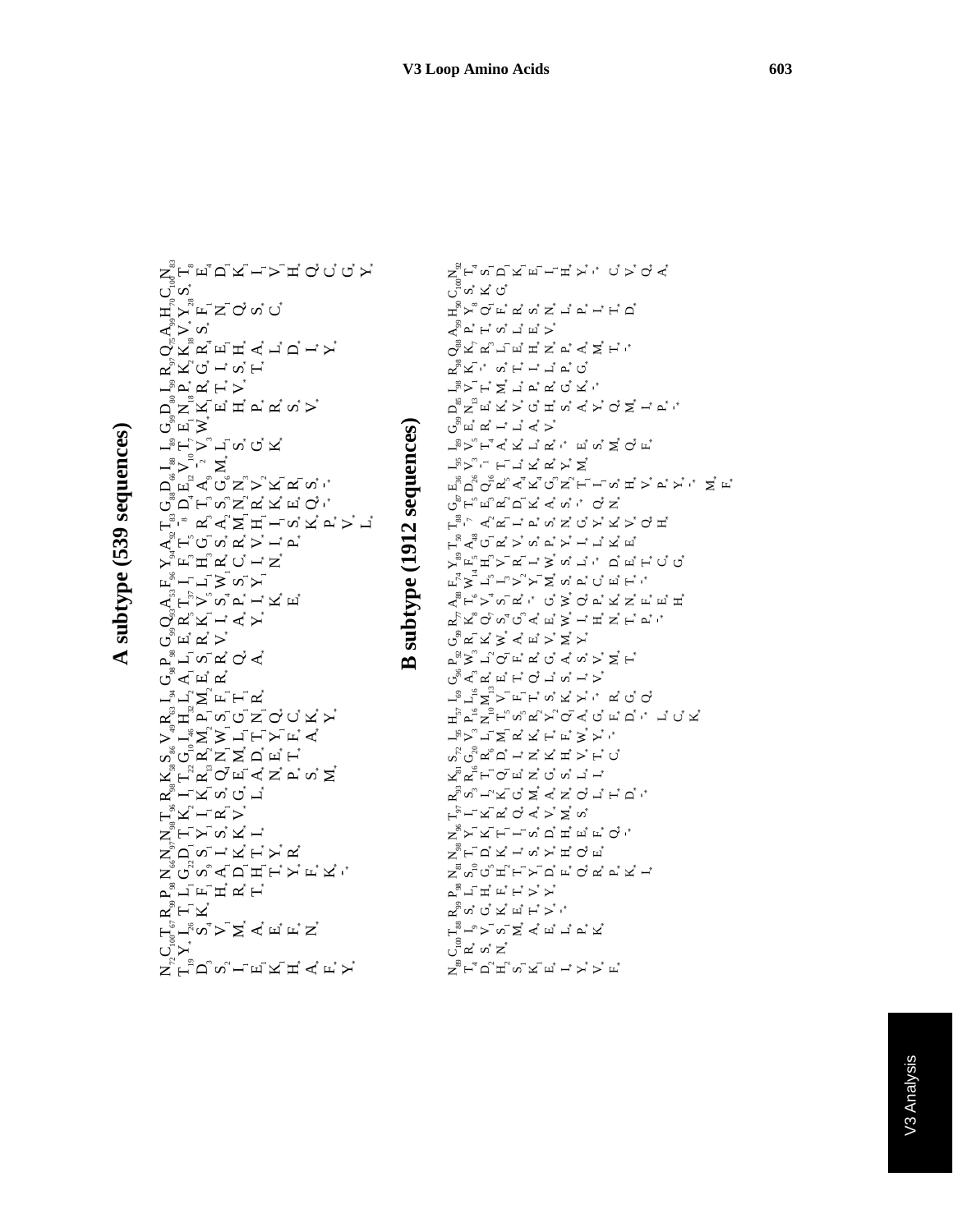$\sum_{\alpha} \Sigma_{\alpha} \pi_{\alpha} \vdash_{\alpha} \Sigma_{\alpha} \pi_{\alpha} \vdash_{\alpha} \pi_{\alpha} \vdash_{\alpha} \pi_{\alpha} \tau_{\alpha} \vdash_{\alpha} \pi_{\alpha} \tau_{\alpha}$ ್ರೆಷ್ ≻\*  $\mathsf{F}_\mathscr{B}$  –್ $\mathcal{A}_\omega$  > ವ\_ ಇ\_ ಇ\_ ಇ\_ ಇ\_ ಇ\_  $\mathbf{R}_1^\text{100}$ r, g, r, g, r, لا يا بد أكساط من المسابق<br>X ಗ್ದ<br>ಗಾರ್ಧ್ವ 7° H H H  $\mathsf{F}_\mathsf{g}^\mathsf{g} \mathsf{x}^\mathsf{g} \mathsf{x}^\mathsf{g}$ ఙ్మ్౮ ని  $\mathbf{F}_{\mathbf{g}}$ n ay  $\mathbf{F}_{\mathbf{g}}$ ∞ీ౮ ∝ ≖`  $\mathcal{L}_{\mathcal{S}}$ 2 $\mathcal{L}_{\mathcal{S}}$  ,  $\mathcal{L}_{\mathcal{S}}$  ,  $\mathcal{L}_{\mathcal{S}}$  ,  $\mathcal{L}_{\mathcal{S}}$ ಗ್ದ ದ್ವ <sub>ಲ</sub> –ಿ≻ –ೆ. ರಿ ∝ ⊾ຶ−້⊯້ ್ರ<br>ರ್ ∝ ⊘ಿಷ-'ಷ ⊢ౖ∝ౖ<sub>వ</sub> ≻' –- బ\_⊼ ≍ౖ <del>∠</del>ٍ <sub>ഥ</sub>ຶ–⊣ ⊽ໍో ~\* ే ≻<sup>న్</sup> ⊬° ∽ీ ±ీ ే ನ್ಸ್ =\_\_<br>ನ್ಸ್ ¤\* ¤\* "  $\mathbf{F}_{\mathrm{g}}$ ',  $\mathbf{y}$   $\mathbf{y}$   $\mathbf{y}$   $\mathbf{y}$   $\mathbf{y}$   $\mathbf{y}$ G83 N11 D2 T1 E1 K1 R\* - \*لا يُحْ جَا بَا يَا بَ يَا يَا حَا كَ جَا جَا جَا جَا جَا بَا يَا جَا جَا جَا جَا جَا جَا جَا جَا جَا –<sup>紧</sup>≻ຶ'¯ ∑້ –៉ុ°⊢ ្ភ" Qឺ ∑ឺ ್ದಾ<br>ಆಗ್ರಹ್ಮ  $\vec{\mathsf{p}}_{\mathrm{g}}^{\mathrm{s}}$ z $\vec{\mathsf{p}}$ ur –ಿ ≥ೆ ∝ೆ ⊢\*  $\mathbf{z}^{\mathbf{S}}$ ⊠້ ທ້  $\infty_{\mathrm{s}}$ 7 - " 5" - "  $\infty_{\mathrm{u}}$  = "  $\sim$  5" - "  $\sim$  $\leqslant$   $\sim$   $\leqslant$   $\sim$   $\sim$ <sub>H</sub>೫ ಸಿಸ್ವ್ ರೆ ದ್ರ್ ປື –ໍ່ ທ້ N92 T3 S2 I 1 D1 H1 V\* K\* E\* Q\* Y\*

#### $\mathbf{S}_{\kappa}^{\mathbf{F}}$  = 0.  $\mathbf{x}_{\kappa}^{\mathbf{F}}$   $\mathbf{x}_{\kappa}^{\mathbf{F}}$  =  $\mathbf{x}_{\kappa}^{\mathbf{F}}$  =  $\mathbf{x}_{\kappa}^{\mathbf{F}}$  $\mathrm{c}^\mathrm{ss}_\mathrm{C}$  $\Gamma_{\rm g}$   $\Gamma_{\rm g}$   $\propto$   $\sim$   $\sim$   $\sim$   $\sim$   $\sim$ ≩ຶ≩ ⊾ீ – ≻<sup>జ</sup> నీని౮ౕ ⊾ెద్≺  $\mathbf{S}_{\mathrm{L}}$   $\mathbf{R}_{\mathrm{L}}$   $\mathbf{R}_{\mathrm{L}}$   $\mathbf{Q}_{\mathrm{L}}$   $\mathbf{R}_{\mathrm{L}}$   $\mathbf{R}_{\mathrm{L}}$   $\mathbf{R}_{\mathrm{L}}$   $\mathbf{R}_{\mathrm{L}}$   $\mathbf{R}_{\mathrm{L}}$   $\mathbf{R}_{\mathrm{L}}$   $\mathbf{R}_{\mathrm{L}}$ నాలు<br>నాల్లా చిత్ - 93 I 3 T1 N1 D1 V1 Q1 T73 I10 K6 R2 E2 Q2 V2 A1 S1 H1 M1 Y1 - 1ಸ್ತ್–್ಲ್ಲ ">\_ Q61 K15 R15 E3 H2 T1 Y1 L1 N1  $\mathbf{S}_\mathbf{q}$ ರೈ  $\mathbf{S}_\mathbf{q}$ 'ಸ್ಪರ್ಧ ⊢ౢ౼ౢ>ౢ≺ౢ౿ౖ౸ౖज़ౖ*≿* πຶ¤ຶ¤ັ¤ົ໐ໃ∽ັບັ⊠ັຟີ⊢ັ **"≥నౖ** "∟ూ" ರ್ಿ≺⊤ ⊾್್ದಿ⊘್ಲ್ಲ್'∡್ಲ್  $\mathbb{Q}_2$ ಜ್ವ ಸ್ Q70 R25 K2 W1 P1 T1 E1  $\prec_{\infty}^{\infty}$ H,  $\sim_{\infty}$   $\sim$   $\sim$   $\ge$ 「"ूपु, ≻"–", ≽ु,∾⊥ > ⊥म् प्र⊥⊥  $\sum_{k=1}^{\infty} \mathbb{Z}^2$ 보, > 그 - 이 이 그 그 그 그 그 그 <sub>n</sub>‱್ದ'≖\_ ್ಣ ''ನ್ನ''-''ಸ್ತ್ರ್ನ್ನ ಸ್ಟ್ರ್'ನ್ಸ್ '' " ಸ್ವೈದಿದ್ದ " ಸ್ವೈದ್ಧ" ಸ್ವೈದ್ಧ ಸ್ವೈದ್ಧ ಪ್ರೈ<br>'' " ಸ್ವೈದ್ಧಿ ಸ್ವೈದ್ಧ" ಸ್ವೈದ್ಧ ಪ್ರೈ  $\mathcal{R}_2$   $\mathcal{R}_3$   $\mathcal{R}_4$   $\mathcal{R}_5$   $\mathcal{R}_6$   $\mathcal{R}_7$   $\mathcal{R}_7$   $\mathcal{R}_8$   $\mathcal{R}_7$   $\mathcal{R}_8$   $\mathcal{R}_7$   $\mathcal{R}_8$   $\mathcal{R}_9$   $\mathcal{R}_7$   $\mathcal{R}_8$   $\mathcal{R}_9$   $\mathcal{R}_9$   $\mathcal{R}_9$   $\mathcal{R}_9$   $\mathcal{R}_9$   $\mathcal{R}_7$   $\mathcal{R}_8$  ి దిదింగ్ <u>న్ ర</u>్రైల '<sub>≳</sub> ᆽ – – – – – I69 - 15 V7 K3 T2 L1 M1 R1 N1 P1 ್ಲೈ>ೈಸ್ನಸ್ನ್ನ್ನ್ ಇದಲ್ಲಿ oຶ≃ນີ>ັzັ*≺*ັທັ⊞ັ ర్డాని దిద్<del>ట</del> > న <sub>"R</sub>∢\_¤\_¤\_¤\_⊢\_>\_ ∝್ಲ್ ಸ್ಪ  $\infty$ జ్లై <ై ⊲ໃ≏້  $\mathbb{H} \overset{\circ}{\triangleright} \overset{\circ}{\shortparallel} \mathbb{H}^{\circ}$  ద $\mathbb{L} \circ \overset{\circ}{\shortangleright} \mathbb{K}^{\circ}$  ద $\mathbb{L} \circ \overset{\circ}{\shortangleright} \mathbb{L}^{\circ}$ ಲಿ ಿ≻  $\mathbf{S}_{\mathrm{g}}$  ,  $\mathbf{F}_{\mathrm{g}}$  ,  $\mathbf{F}_{\mathrm{g}}$  ,  $\mathbf{F}_{\mathrm{g}}$  ,  $\mathbf{F}_{\mathrm{g}}$

**D subtype (182 sequences)**

 $\Box$ 

subtype (182 sequences)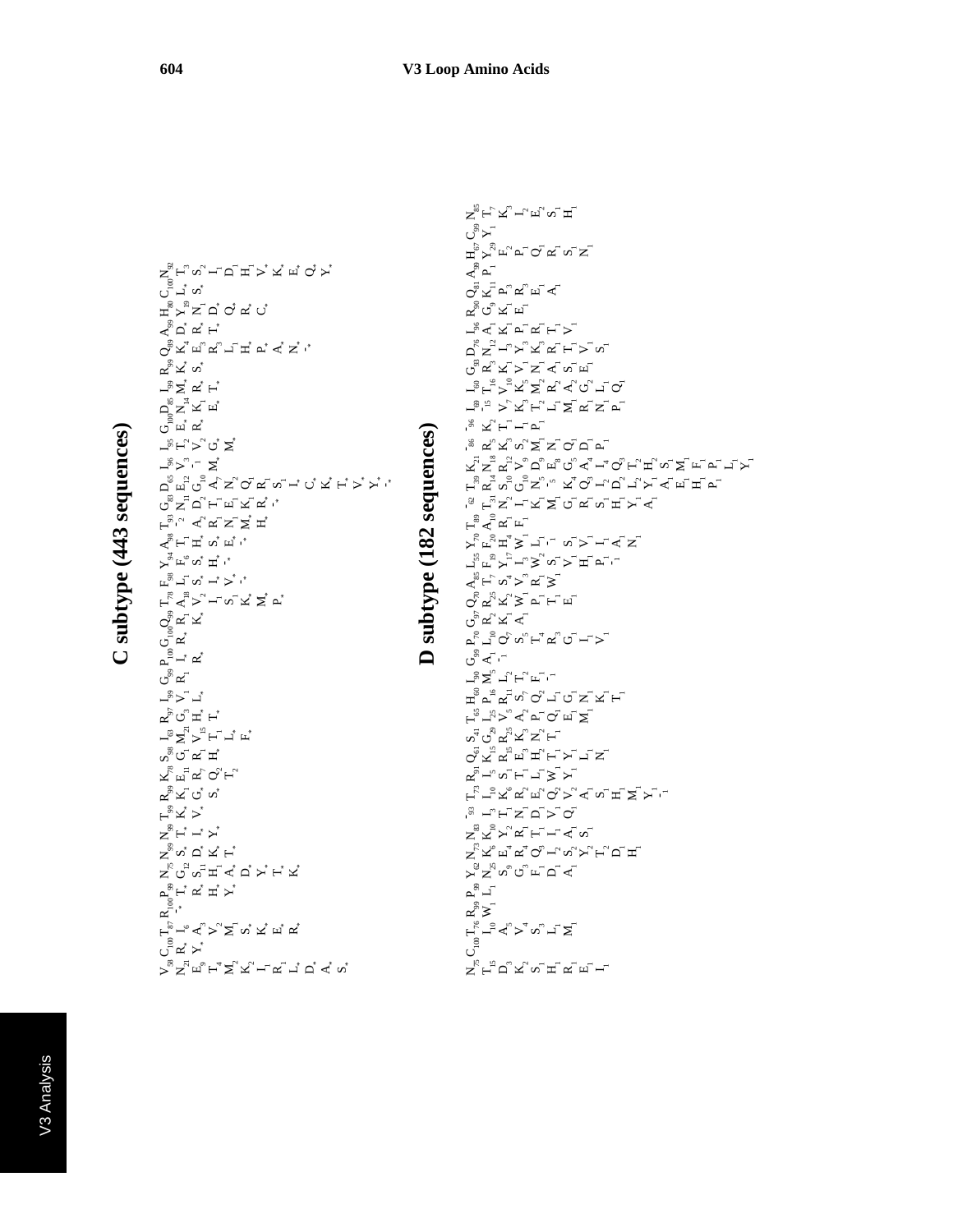|                                  | $\begin{array}{l} \mathbb{I}_0 \to \mathbb{I}_8 \text{ } G_{10}Q_{88} \text{ } V_{88} \text{ } F_{31} \text{ } Y_{97} \text{ } R_{80} \text{ } T_{92} \text{ } G_{96} \text{ } D_{80} \text{ } I_{97} \text{ } G_{10} D_{88} \text{ } I_{98} \text{ } I_{88} \text{ } A_{98} \text{ } Y_{20} \\ \mathbb{I}_0 \text{ } E_* \text{ } Q_1 \text{ } A_* \text{ } R_{10} \text{ } A_* \text{ } L_* \text{ } H_3 \text{ } K_$ |
|----------------------------------|-------------------------------------------------------------------------------------------------------------------------------------------------------------------------------------------------------------------------------------------------------------------------------------------------------------------------------------------------------------------------------------------------------------------------|
|                                  |                                                                                                                                                                                                                                                                                                                                                                                                                         |
|                                  |                                                                                                                                                                                                                                                                                                                                                                                                                         |
|                                  |                                                                                                                                                                                                                                                                                                                                                                                                                         |
|                                  |                                                                                                                                                                                                                                                                                                                                                                                                                         |
|                                  |                                                                                                                                                                                                                                                                                                                                                                                                                         |
|                                  |                                                                                                                                                                                                                                                                                                                                                                                                                         |
|                                  |                                                                                                                                                                                                                                                                                                                                                                                                                         |
|                                  |                                                                                                                                                                                                                                                                                                                                                                                                                         |
|                                  |                                                                                                                                                                                                                                                                                                                                                                                                                         |
|                                  |                                                                                                                                                                                                                                                                                                                                                                                                                         |
|                                  |                                                                                                                                                                                                                                                                                                                                                                                                                         |
|                                  |                                                                                                                                                                                                                                                                                                                                                                                                                         |
|                                  |                                                                                                                                                                                                                                                                                                                                                                                                                         |
|                                  |                                                                                                                                                                                                                                                                                                                                                                                                                         |
|                                  |                                                                                                                                                                                                                                                                                                                                                                                                                         |
|                                  |                                                                                                                                                                                                                                                                                                                                                                                                                         |
|                                  |                                                                                                                                                                                                                                                                                                                                                                                                                         |
|                                  |                                                                                                                                                                                                                                                                                                                                                                                                                         |
|                                  |                                                                                                                                                                                                                                                                                                                                                                                                                         |
|                                  |                                                                                                                                                                                                                                                                                                                                                                                                                         |
| $CRF01(AE)$ form (356 sequences) |                                                                                                                                                                                                                                                                                                                                                                                                                         |
|                                  |                                                                                                                                                                                                                                                                                                                                                                                                                         |
|                                  |                                                                                                                                                                                                                                                                                                                                                                                                                         |

| <sub>¤న</sub> 'న ⊘'> ≍ా ∝ ష                                                                                                                                                                                                                                                                                                                                                                                                           |                 |
|---------------------------------------------------------------------------------------------------------------------------------------------------------------------------------------------------------------------------------------------------------------------------------------------------------------------------------------------------------------------------------------------------------------------------------------|-----------------|
| టీబా⊁ి                                                                                                                                                                                                                                                                                                                                                                                                                                |                 |
| yຶົ້ນີ້<br>ມີມີ                                                                                                                                                                                                                                                                                                                                                                                                                       |                 |
| $\mathbf{A}^{\circledast}$ or $\mathbf{A}^*$                                                                                                                                                                                                                                                                                                                                                                                          |                 |
| <sub>៳</sub><br>ೱೢಁಁಁೱೢೱಁೱೢೱಁಁಁಁಁಁಁಁಁಁಁೢೢ                                                                                                                                                                                                                                                                                                                                                                                             |                 |
| డీద ౖే ౖ ౖ ౖ ౖ                                                                                                                                                                                                                                                                                                                                                                                                                        |                 |
| <b>「ぷピピピン</b> 」と                                                                                                                                                                                                                                                                                                                                                                                                                      |                 |
|                                                                                                                                                                                                                                                                                                                                                                                                                                       |                 |
| $\begin{array}{ccccc} G_{100}D_{ss} & & & \\ R_{*} & N_{14} & & \\ E_{1} & & & \\ & E_{1} & & \\ & & Y_{*} & R \\ \end{array}$                                                                                                                                                                                                                                                                                                        |                 |
| _<br>⊢ֲךֲ –ٌ אֲ עֲדָ עֲדָ עֵרָ עֵרָ עֵרָ עֵרָ                                                                                                                                                                                                                                                                                                                                                                                         |                 |
| ヹ゚ゕ゙ヿ゙ゖ゙゙゙ヹ゙                                                                                                                                                                                                                                                                                                                                                                                                                          |                 |
| ద<br>ద్దో <ో దొర్ద్ద్.* '*                                                                                                                                                                                                                                                                                                                                                                                                            |                 |
| ್ಲಿ<br>ರೈ ಸ್ತ್ರ್.                                                                                                                                                                                                                                                                                                                                                                                                                     |                 |
| ⊢ీ ఒె –ె ∽* <i>∝</i> * ే                                                                                                                                                                                                                                                                                                                                                                                                              |                 |
| <sub>៙៓</sub> ៴៓ <sub>៲</sub> ៲៓៷៓៰៓៴៓៹                                                                                                                                                                                                                                                                                                                                                                                               | $\overline{34}$ |
| $\sum_{2}^{\infty} \mathbb{H}^2$ , $\mathbb{H}^2$<br>$\mathbb{E}_{\text{S}}^{\text{S}} \mathbb{L}_{\text{S}}^{\text{S}} \succcurlyeq \mathbb{L}_{\text{S}}^{\text{S}} \mathbb{L}_{\text{S}}^{\text{S}} = \mathbb{L}_{\text{S}}^{\text{S}} \mathbb{L}_{\text{S}}^{\text{S}}$                                                                                                                                                           |                 |
|                                                                                                                                                                                                                                                                                                                                                                                                                                       |                 |
|                                                                                                                                                                                                                                                                                                                                                                                                                                       | subtype         |
|                                                                                                                                                                                                                                                                                                                                                                                                                                       |                 |
| $\begin{array}{cccc} \mathbf{1}_{\mathbf{S}} & \mathbf{G}_{100} \mathbf{P}_{98} & \mathbf{G}_{100} \mathbf{Q}_{86} \\ \mathbf{S} & \mathbf{M}_{10} \mathbf{E}_{+} & \mathbf{Q}_{1} & \mathbf{A}_{+} \mathbf{R}_{10} \\ \mathbf{N}_{10} & \mathbf{E}_{+} & \mathbf{Q}_{1} & \mathbf{H}_{-1} \\ \mathbf{V}_{1} & \mathbf{G}_{+} & \mathbf{K}_{-1} \\ \mathbf{I}_{1} & \mathbf{G}_{+} & \mathbf{I}_{+} & \mathbf{I}_{-} \\ \mathbf{R}_{$ | $\mathbf{r}$    |
|                                                                                                                                                                                                                                                                                                                                                                                                                                       |                 |
|                                                                                                                                                                                                                                                                                                                                                                                                                                       |                 |
| ్ల<br>బ్లోబ్లో చిన్నీ రే                                                                                                                                                                                                                                                                                                                                                                                                              |                 |
| $-$ ເຂື້າ ເປີ້                                                                                                                                                                                                                                                                                                                                                                                                                        |                 |
| ల్లి మైదా<br>త్రి మైదా                                                                                                                                                                                                                                                                                                                                                                                                                |                 |
|                                                                                                                                                                                                                                                                                                                                                                                                                                       |                 |
| డీన – ⊤ ¤ీ ∞ీ.*                                                                                                                                                                                                                                                                                                                                                                                                                       |                 |
| ⊢໊ຶ∽"∡ຶ∑ິ∝ັ⊳໊≏໊⊮ໍ                                                                                                                                                                                                                                                                                                                                                                                                                     |                 |
| వౖ∝ాౖ≿⊥⊢_∽ు<br>≍ౖనాౖ≿_⊢_−_∾                                                                                                                                                                                                                                                                                                                                                                                                           |                 |
|                                                                                                                                                                                                                                                                                                                                                                                                                                       |                 |
|                                                                                                                                                                                                                                                                                                                                                                                                                                       |                 |
| $R_{99}P_{100}$<br>$I_{1}X_{4}$                                                                                                                                                                                                                                                                                                                                                                                                       |                 |
| $F_{\phantom{\mu}\phantom{\mu}S}^{\phantom{\mu}\phantom{\mu}S}$ . Then $\phantom{\mu}F_{\phantom{\mu}S}^{\phantom{\mu}\phantom{\mu}S}$                                                                                                                                                                                                                                                                                                |                 |
| ಀೢೢಁ                                                                                                                                                                                                                                                                                                                                                                                                                                  |                 |
|                                                                                                                                                                                                                                                                                                                                                                                                                                       |                 |
| వ<br>నామ్టే చే                                                                                                                                                                                                                                                                                                                                                                                                                        |                 |

| $\mathbf{z}^{\mathbf{w}}_{\mathbf{w}}$ ະ ⊥ື່ນີ້ |  |  |  |                          |  |
|-------------------------------------------------|--|--|--|--------------------------|--|
|                                                 |  |  |  |                          |  |
|                                                 |  |  |  |                          |  |
|                                                 |  |  |  |                          |  |
|                                                 |  |  |  |                          |  |
|                                                 |  |  |  |                          |  |
|                                                 |  |  |  |                          |  |
|                                                 |  |  |  |                          |  |
|                                                 |  |  |  | G subtype (73 sequences) |  |
|                                                 |  |  |  |                          |  |
|                                                 |  |  |  |                          |  |
|                                                 |  |  |  |                          |  |
|                                                 |  |  |  |                          |  |
|                                                 |  |  |  |                          |  |
|                                                 |  |  |  |                          |  |
|                                                 |  |  |  |                          |  |
|                                                 |  |  |  |                          |  |
|                                                 |  |  |  |                          |  |
|                                                 |  |  |  |                          |  |
|                                                 |  |  |  |                          |  |
|                                                 |  |  |  |                          |  |
|                                                 |  |  |  |                          |  |
|                                                 |  |  |  |                          |  |
|                                                 |  |  |  |                          |  |
|                                                 |  |  |  |                          |  |
|                                                 |  |  |  |                          |  |
|                                                 |  |  |  |                          |  |
|                                                 |  |  |  |                          |  |
|                                                 |  |  |  |                          |  |
|                                                 |  |  |  |                          |  |
|                                                 |  |  |  |                          |  |
|                                                 |  |  |  |                          |  |

 $\mathsf{S}_{\mathsf{sp}}$   $\mathsf{S}_{\mathsf{sp}}$   $\mathsf{S}_{\mathsf{sp}}$ 

N42 I21 T15 R5 V5 M4 S3 H1 E1 K1 C<br>| ೂ<br>|<br>C<br>| ನನ್ನು  $\mathbf{z}^{\mathbf{\hat{s}}}$   $\mathbf{x}^{-}$ உீட<sup>-</sup> <sub>డ</sub>ిచ్చే zຶ≏ັ  $\mathbf{N}_{100}^{\mathbf{0}}\mathbf{K}_{1}^{\mathbf{0}}$ ∝న్⊣  $\mathbf{F}_\mathrm{sp}$ నీఙౕ౮౼ౕ –ి≻ిచ  $\mathbf{F}_{\mathrm{g}}$   $\mathbf{F}_{\mathrm{g}}$   $\mathbf{F}_{\mathrm{g}}$   $\mathbf{F}_{\mathrm{g}}$   $\mathbf{F}_{\mathrm{g}}$   $\mathbf{F}_{\mathrm{g}}$   $\mathbf{F}_{\mathrm{g}}$   $\mathbf{F}_{\mathrm{g}}$ –<br>"″ ದೈ<br>–″ ದೈ ಗೃ ಗೃ ಗೃ ಗೃ  $\frac{1}{8}$   $\frac{1}{4}$ ರ್ೈ ⊾ಿ⊙ ⊢\_ రీ ∝  $\mathcal{O}_{\mathbf{z}}$ ಜ್  $\leqslant$  ⊢ຶ $>$ "ທີ ⊞ັື⊢″ ທີ ≻ຶ⊏ີ A82 T18  $\mathsf{F}_2$ ಇ ಸ ರ್ೈ್ ⊏ ದಿ ≖ೈ್≍ಿರ್೦ಿ –  $\mathsf{L}^5\mathsf{>}^n$  $\mathbb{P}_{\mathbb{P}_1}$  $\mathsf{G}_{\mathsf{lo}^\mathsf{R}}^{\mathsf{P}_{\mathsf{S}^\mathsf{R}}^{\mathsf{R}}}$ –ಿ≻⊺ ದ<br>೧<sup>೦</sup><br>ದ್ದೇಸ್ಟರ್\_  $\mathbf{A}_{100}\mathbf{H}_{\mathbf{ss}}^{\mathbf{S}}$ C<br>C<br>C<sub>2</sub><br>C<sub>2</sub>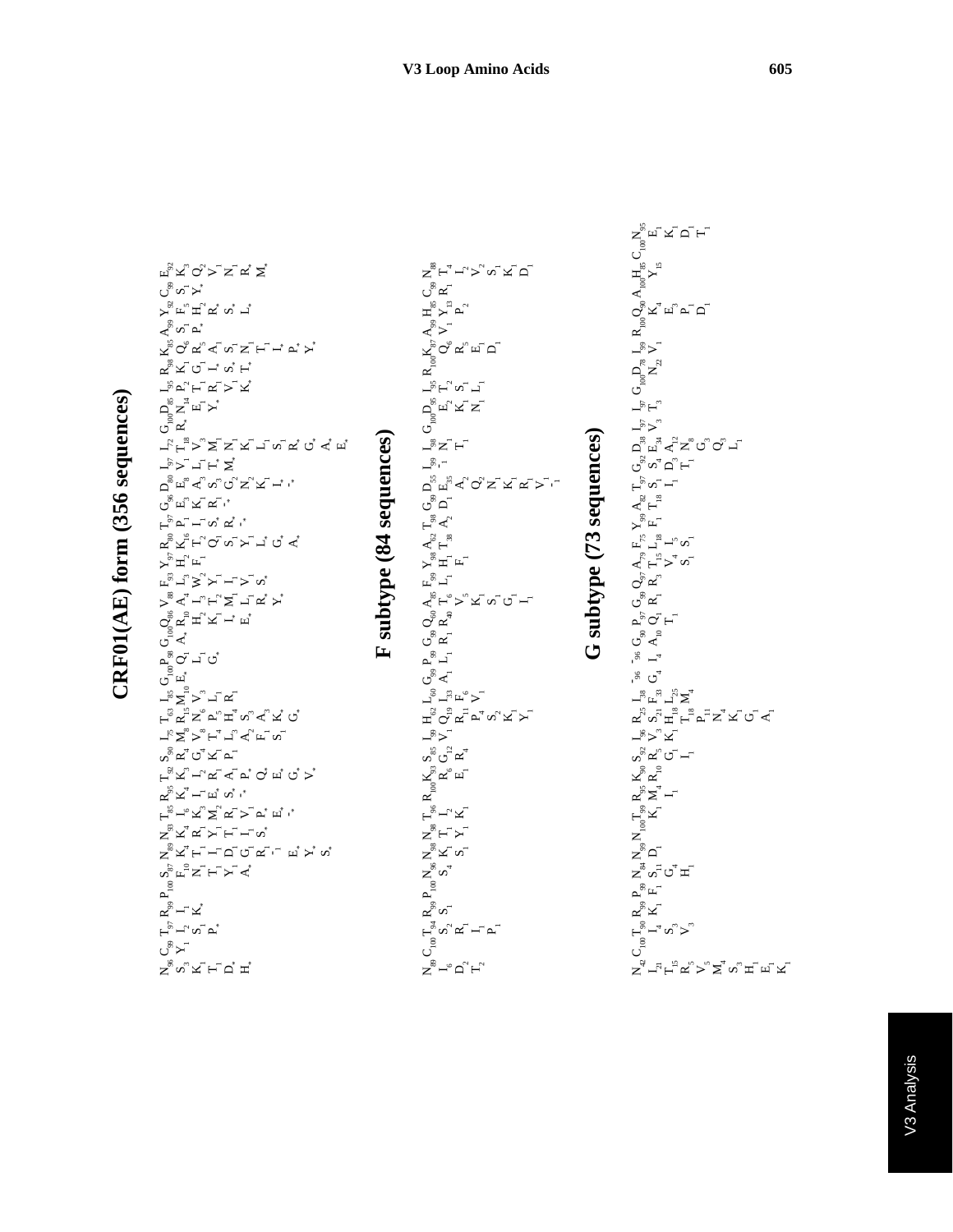### H subtype (11 sequences) **H subtype (11 sequences)**

$$
\begin{array}{l} N_{55} \,C_{100} T_{82} \,R_{100} P_{82} \,N_{40} N_{100} T_{91} \,R_{94} \,K_{84} \,S_{82} \,I_{y1} \,H_{64} \,I_{73} \ ^7y_1 \ ^7y_1 \,G_{10} Q_{23} \,A_{21} \,F_{73} \,Y_{82} \,P_{73} \,G_{82} \,D_{44} \,I_{82} \,I_{100} \,P_{100} Q_{73} \,A_{100} H_{92} \,C_{100} N_{100} \,T_{10} \,T_{15} \,I_{5} \,R_{5} \,G_{8} \,N_{4} \,R_{15} \,F_{9} \,G_{9} \,I_{9} \,A_{9} \,R_{9} \qquad R_{27} \,T_{9} \,I_{18} \,H_{9} \,T_{18} \,I_{18} \,F_{9} \,R_{18} \,V_{18} \qquad N_{27} \,R_{18} \qquad N_{27} \,R_{18} \qquad N_{28} \,R_{19} \,T_{19} \,T_{10} \,R_{10} \,R_{10} \,R_{10} \,R_{10} \,R_{10} \,R_{10} \,R_{10} \,R_{10} \,R_{10} \,R_{10} \,R_{10} \,R_{10} \,R_{10} \,R_{10} \,R_{10} \,R_{10} \,R_{10} \,R_{10} \,R_{10} \,R_{10} \,R_{10} \,R_{10} \,R_{10} \,R_{10} \,R_{10} \,R_{10} \,R_{10} \,R_{10} \,R_{10} \,R_{10} \,R_{10} \,R_{10} \,R_{10} \,R_{10} \,R_{10} \,R_{10} \,R_{10} \,R_{10} \,R_{10} \,R_{10} \,R_{10} \,R_{10} \,R_{10} \,R_{10} \,R_{10} \,R_{10} \,R_{10} \,R_{10} \,R_{10} \,R
$$

#### J subtype (3 sequences) **J subtype (3 sequences)**

$$
\begin{array}{l} V_{\sigma} \, C_{100} T_{33} \, R_{100} P_{100} N_{\sigma} \, N_{100} T_{100} R_{100} K_{100} G_{100} I_{100} H_{100} M_{\sigma} G_{100} P_{100} C_{100} V_{100} I_{100} T_{100} G_{100} E_{\sigma} \, I_{\sigma} \, I_{100} \, G_{100} D_{\sigma} \, I_{100} \, R_{100} E_{33} \, A_{\sigma} \, H_{\sigma} \, C_{100} V_{100} \\ R_{33} \, V_{33} \, \\ Y_{33} \, \\ Y_{33} \, \\ \end{array}
$$

### K subtype (5 sequences) **K subtype (5 sequences)**

$$
\begin{array}{l} N_{\varpi}C_{1\alpha}T_{s\alpha}R_{1\alpha\sigma}P_{1\alpha\sigma}N_{1\alpha\sigma}N_{1\alpha\sigma}T_{1\alpha\sigma}R_{s\alpha}S_{\alpha\sigma}I_{1\omega\sigma}H_{s\sigma}G_{1\alpha\sigma}R_{u\alpha}A_{a\sigma}F_{s\alpha}Y_{1\alpha\sigma}^2A_{s\sigma}T_{1\omega}G_{s\alpha}D_{\varpi}I_{1\omega\sigma}G_{1\omega\sigma}I_{1\omega\sigma}R_{1\omega}Q_{s\sigma}K_{4\sigma}A_{1\alpha\sigma}H_{s\sigma}C_{1\omega\sigma} \\ T_{2\alpha} \\ S_{2\alpha} \\ S_{2\alpha} \\ \end{array}
$$

# CRF02(AG) form (57 sequences) **CRF02(AG) form (57 sequences)**

N89 T5 I2 S2 K2 C100T81 I11 S4 V4 P2 R100P100N46 G39 S14 Y2 N96 K2 D2 N98 Y2 T95 R4 K2 R95 N4 S2 K86 Q7 R4 T4 S84 G12 N4 V81 I18 L2 R79 H18 P4 I96 M2 T2 G100P100G100Q96 K2 R2 T82 A16 V2 F100Y98 L2 A100T77 11 R9 H2 A2 G84 T11 D4 2D75 E11 R5 K4 G4 N2 I100 I96 M2 T2 G100D82 N18 I100 R98 K2 Q91 K9 A100H96 Y4 C100N91 T4 K2 D2 E2

# CRF03(AB) form (42 sequences) **CRF03(AB) form (42 sequences)**

$$
N_{100}C_{100}T_{98}\ R_{98}P_{100}N_{100}N_{100}T_{100}R_{98}K_{100}G_{100}H_{100}I_{98}G_{100}P_{100}R_{100}F_{100}N_{100}F_{100}N_{100}T_{95}G_{98}D_{100}I_{95}T_{90}G_{100}D_{98}I_{100}R_{98}Q_{100}A_{100}H_{90}C_{100}N_{100}G_{100}N_{100}G_{100}N_{100}G_{100}N_{100}T_{100}T_{100}T_{100}T_{100}T_{100}T_{100}T_{100}T_{100}T_{100}T_{100}T_{100}T_{100}T_{100}T_{100}T_{100}T_{100}T_{100}T_{100}T_{100}T_{100}T_{100}T_{100}T_{100}T_{100}T_{100}T_{100}T_{100}T_{100}T_{100}T_{100}T_{100}T_{100}T_{100}T_{100}T_{100}T_{100}T_{100}T_{100}T_{100}T_{100}T_{100}T_{100}T_{100}T_{100}T_{100}T_{100}T_{100}T_{100}T_{100}T_{100}T_{100}T_{100}T_{100}T_{100}T_{100}T_{100}T_{100}T_{100}T_{100}T_{100}T_{100}T_{100}T_{100}T_{100}T_{100}T_{100}T_{100}T_{100}T_{100}T_{100}T_{100}T_{100}T_{100}T_{100}T_{100}T_{100}T_{100}T_{100}T_{100}T_{100}T_{100}T_{100}T_{100}T_{100}T_{100}T_{100}T_{100}T_{100}T_{
$$